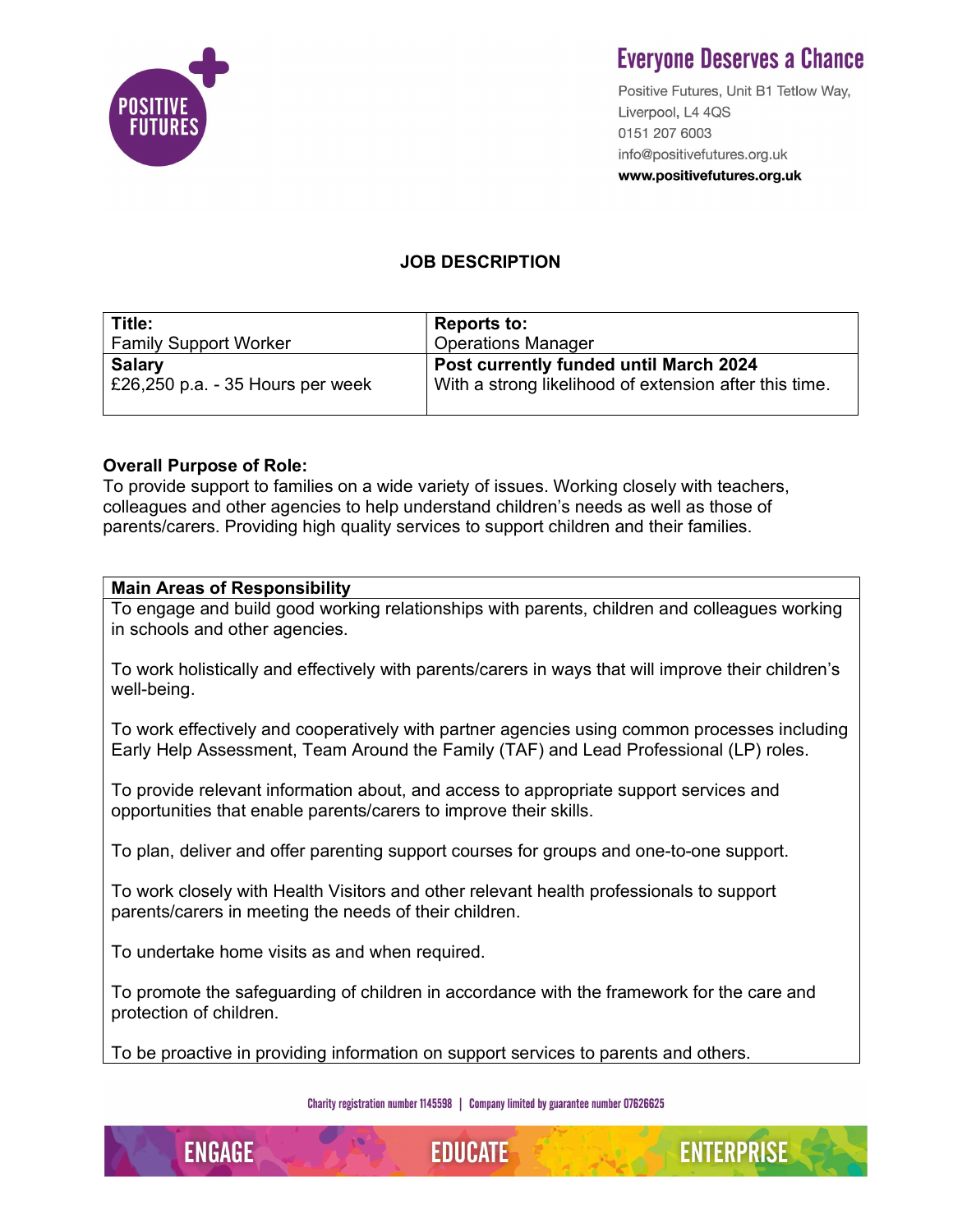#### Other Duties

To keep up to date with Positive Futures initiatives through actively participating in team meetings and utilising sources of information.

Undertake other duties as may be reasonably requested within the responsibilities of the post.

Although the core duties of the post are set out within the job description a flexible approach to work is essential. The post holder may be required to adapt the above duties to take account of changes to working practices.

Charity registration number 1145598 | Company limited by guarantee number 07626625

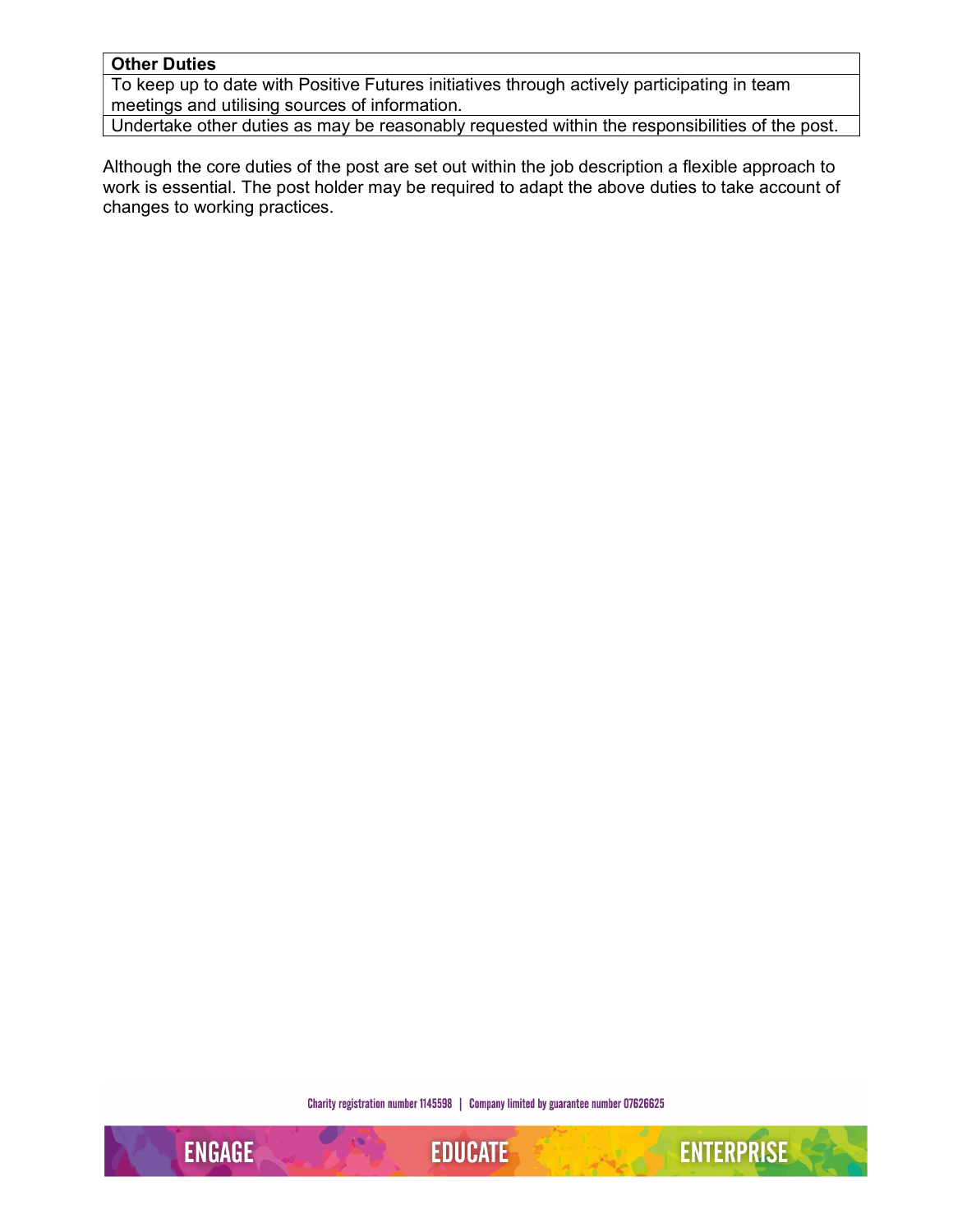#### Family Support Worker Person Specification

|                         |                                                                                                                                                                                                                                 | App          | Interview    |
|-------------------------|---------------------------------------------------------------------------------------------------------------------------------------------------------------------------------------------------------------------------------|--------------|--------------|
| <b>Qualifications</b>   | NVQ Level 3 in childcare and education, NND, Health and<br>Social Care qualification or equivalent                                                                                                                              |              |              |
| <b>Experience</b>       | A minimum of three years recent experience of providing<br>support to children and families.                                                                                                                                    | $\checkmark$ | ✓            |
|                         | Experience of working in partnership with parents/carers                                                                                                                                                                        | $\checkmark$ | ✔            |
|                         | Experience of working with families in their homes                                                                                                                                                                              | $\checkmark$ | ✔            |
|                         | Experience of developing services and activities that<br>support children and parents that address areas of identified<br>need.                                                                                                 | $\checkmark$ | ✓            |
|                         | Knowledge of relevant support services that will support<br>families                                                                                                                                                            | ✓            |              |
|                         | Experience of working with databases and referral systems                                                                                                                                                                       | $\checkmark$ | ✔            |
| <b>Skills/Abilities</b> | Ability to communicate effectively, using good written and<br>verbal skills with young children, families, other professional<br>and multi-disciplinary organisations in a wide range of<br>situations and at different levels. | $\checkmark$ | $\checkmark$ |
|                         | Ability to work in partnership with parents/ carers and<br>professionals                                                                                                                                                        | $\checkmark$ | ✓            |
|                         | Ability to work as part of a team in supporting the day-to-day<br>operation of the service                                                                                                                                      | $\checkmark$ |              |
|                         | Experience of facilitating courses and activities to support<br>parent and family needs.                                                                                                                                        | $\checkmark$ | ✓            |
|                         | Experience of working with challenging families to improve<br>their child's well-being.                                                                                                                                         | $\checkmark$ | ✔            |
|                         | Ability to work as part of a team across a range of services<br>including Health, Family Support, Schools, Children's<br>Services etc. to support parents/carers in meeting the needs<br>of their children.                     | ✓            |              |
|                         | An understanding of legislation that relates to children and<br>families.                                                                                                                                                       | $\checkmark$ | ✔            |
| <b>Other</b>            | This post is subject to an Enhanced DBS Disclosure                                                                                                                                                                              | $\checkmark$ |              |
|                         | To undertake training and supervision as required by<br>management                                                                                                                                                              |              |              |
|                         | To work flexibly to support the overall operation of the<br>service including some evenings and weekend work.                                                                                                                   | $\checkmark$ |              |

Charity registration number 1145598 | Company limited by guarantee number 07626625

 $\bigcup$  $\sqrt{2}$ ENGAGE

**EDUCATE**